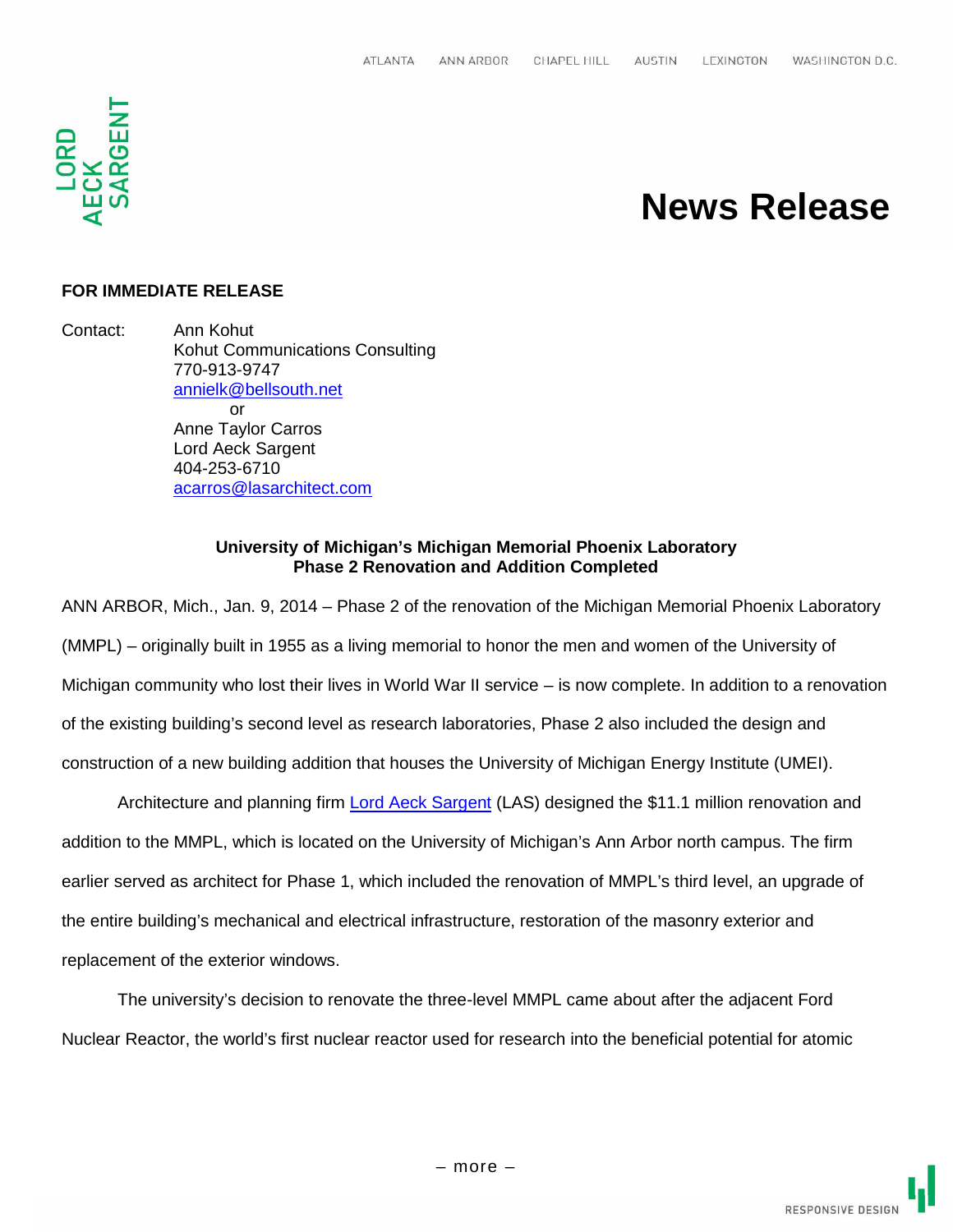#### **Lord Aeck Sargent / MMPL Phase 2 Page 2**

energy, ceased operation a decade ago. The university decommissioned it in order to renovate MMPL for a broader range of energy research.

To renovate MMPL, which is on a sloping site with the first level below grade on the west side fronting the drive and above grade on the east side, the entire existing 9,900-square-foot second level was gutted, and the existing entry at the south was eliminated. The new program includes office space and two large chemistry labs – one 2,108 square feet and the other 1,082 square feet. Both labs are equipped with overhead service carriers and mobile benches. About 80 percent of the cabinetry and work surfaces also are mobile. The labs' flexibility allows them to be reconfigured to accommodate changes in the nature of research being conducted.

"Programmatically, these chemistry labs complement the third level renovation we designed a few years ago," said Robert Hewer, LAS project manager. He noted that the larger of the two second level labs is fume hood-intensive, with 12 fume hoods. The other lab has two.

Because MMPL's exterior is almost 100 percent glazed, the labs are infused with an abundance of natural light.

"One of our biggest challenges during the renovation was the installation of rare gases and other delivery systems to the labs," said Terry Sargent, LAS principal designer for Phase 2. "As a result, there was a great deal of careful coordination between architect and contractor during design and installation."

In addition to the labs, the second level renovation also includes offices for principal research investigators and postdoctoral research scholars.

An east-west corridor at the south end of the second level joins it to the ground level of the new addition, which at that connecting point includes the new main entryway, a monumental stair, two offices and two restrooms. The corridor and area around the stair are lined with exhibits describing the history of the now decommissioned Ford Nuclear Reactor and the UMEI (formerly called the Michigan Memorial Phoenix Energy Institute).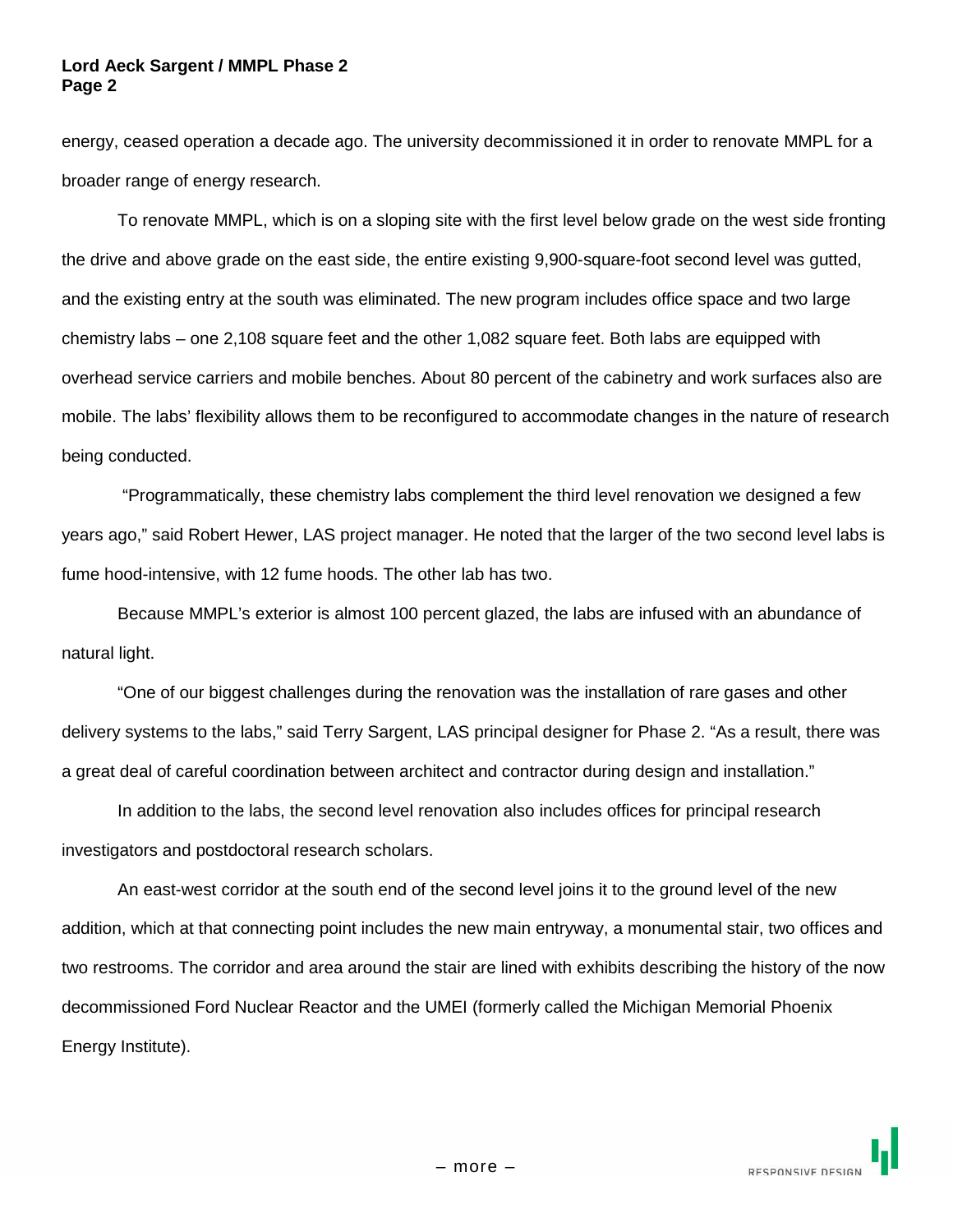#### **Lord Aeck Sargent / MMPL Phase 2 Page 3**

### **LEED Gold Certified Addition houses University of Michigan Energy Institute**

The MMPL's 10,161-square-foot addition is the new home of the UMEI, which develops, coordinates and promotes multidisciplinary energy research and education at the university. Previously, the Energy Institute was housed in temporary administrative offices located elsewhere on the North Campus Research Complex. The addition has been LEED gold certified by the U.S. Green Building Council.

The addition, which is rounded in front and faces the street, draws attention to the original building. It is a two-story exposed steel structure clad with matching red brick and glass on the ground floor and a glass curtain wall wrapped around the upper floor's east, south and west façades. The ground floor is shaded by the overhang of the upper floor where the upper floor is shaded by a horizontal fritted glass sunscreen.

In addition to the exhibit space, the addition's ground level comprises three conference rooms, support spaces and a collaborative gathering space used by the university's College of Engineering. The lobby features a sundial that tells the solar time of day in Ann Arbor. One can delineate the time difference to other important cities throughout the globe.

Underneath the addition's ground floor level, LAS designed an accessible level that houses the chilled beam mechanical system as well as the electrical, data and plumbing systems.

The addition's second level joins with the original building's third level. Its program includes 14 offices for principal investigators of the UMEI, an executive conference room and a smaller meeting space.

"The executive conference room, with panoramic views, overlooks the street to the south, and to the east is one of the last great European plane trees on the University's North Campus," Sargent said. Added Rick Reichman, associate university architect, who managed the project's design phase, "It was very important that LAS site the MMPL addition correctly so as not to disturb the roots of the tree. They also had to be just as careful in designing the addition's foundation system in order to avoid all of the underground water, sewer, sanitary and high voltage utility lines."